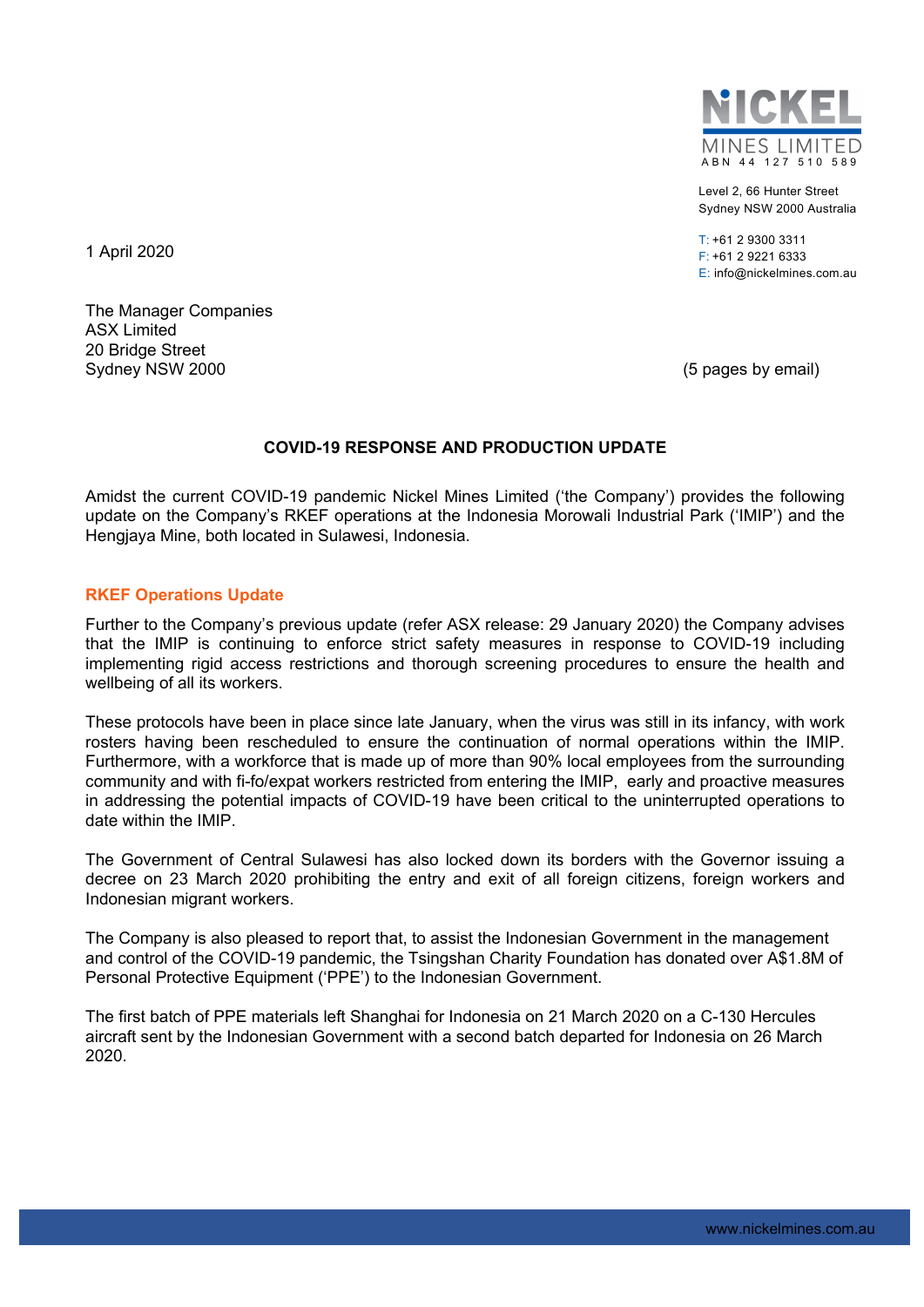

*Health and safety materials being transported to Pudong Airport Shanghai* 



*Left: Health and safety materials being loaded onto an Indonesian Government C-130 Hercules Right: Further supplies loaded onto an Airbus 330 and a Boeing 777 departed for Indonesia on 26 March.* 

Nickel Mines acknowledges and commends its partner and largest shareholder Tsingshan (through Shanghai Decent) for its commitment and dedication to supporting the health and wellbeing of not just its Indonesian employees but all people across the Indonesian archipelago.

The Company is pleased to report that the operating performance of both the Hengjaya Nickel and Ranger Nickel RKEF Projects for the first quarter of 2020 has been an undiminished continuation of the steady state production output and operating cost performance reported for the December 2019 quarter, the first full quarter of steady state operations for both RKEF Projects.

Whilst the Company's operations are currently largely unaffected by Covid-19, it is not possible to predict the future course and duration of the pandemic and the impact that may have on the Company's operations.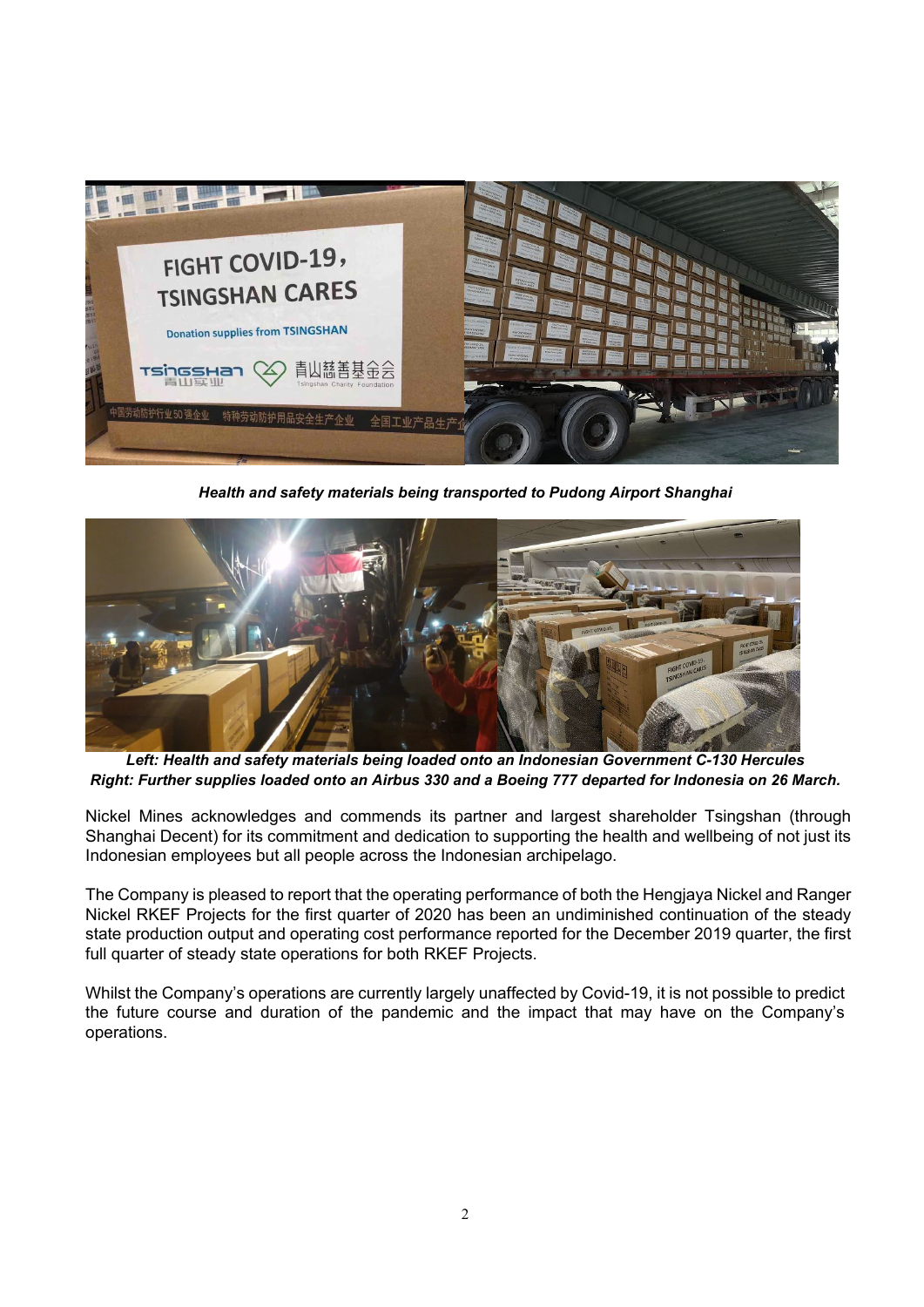For the March 2020 quarter, combined production was 11,291.3 tonnes of nickel metal (100% basis) representing a record quarter of production and a 2.9% increase on the December 2019 quarter.

| <b>HENGJAYA NICKEL</b>         |        | <b>January</b> | <b>February</b> | <b>March</b> | <b>Total</b> | Dec Qtr  |
|--------------------------------|--------|----------------|-----------------|--------------|--------------|----------|
| <b>NPI Production</b>          | tonnes | 13.864.2       | 12,660.8        | 13.551.8     | 40.076.8     | 40.910.7 |
| Nickel Grade                   | $\%$   | 13.8           | 14.4            | 14.3         | 14.2         | 13.6     |
| <b>Nickel Metal Production</b> | tonnes | 1.913.4        | 1.824.7         | 1.933.6      | 5.671.7      | 5.577.9  |

| <b>RANGER NICKEL</b>           |        | <b>January</b> | <b>February</b> | <b>March</b> | Total    | Dec Qtr  |
|--------------------------------|--------|----------------|-----------------|--------------|----------|----------|
| <b>NPI Production</b>          | tonnes | 12.994.0       | 12,788.5        | 13.538.6     | 39.321.1 | 39.104.7 |
| <b>Nickel Grade</b>            | $\%$   | 14.8           | 14.0            | 14.1         | 14.3     | 13.8     |
| <b>Nickel Metal Production</b> | tonnes | 1.924.8        | 1.787.6         | 1.907.2      | 5.619.6  | 5,390.4  |

| <b>COMBINED OPERATIONS</b>     |        | <b>January</b> | <b>February</b> | <b>March</b> | <b>Total</b> | Dec Qtr  |
|--------------------------------|--------|----------------|-----------------|--------------|--------------|----------|
| <b>NPI Production</b>          | tonnes | 26,858.2       | 25,449.3        | 27.090.4     | 79.397.9     | 80,015.4 |
| Nickel Grade                   | %      | 14.3           | 14.2            | 14.2         | 14.2         | 13.7     |
| <b>Nickel Metal Production</b> | tonnes | 3,838.2        | 3.612.3         | 3840.8       | 11.291.3     | 10,968.3 |

# **Mine Operations Update**

The Company advises that it has implemented strict access controls and restricted non-essential movements in and out of its 80% owned Hengjaya Mine. Temperature checks and symptom screenings are being carried out prior to every shift with the Hengjaya Mine also having commenced procurement of additional health and medical supplies.

Expansion of the Hengjaya Mine remains in progress with first ore from the new CZ21 pit expected in April. Construction of a dedicated haul road from HM to IMIP is also progressing well with over 6 km of the 14km of pilot road already pioneered.

# **Repatriation of Funds to Project Shareholders**

With both RKEF Projects having now demonstrated a consistent level of operational performance, the Company and Shanghai Decent are pleased to advise they have implemented regular repatriations of retained earnings from each of the Hengjaya Nickel and Ranger Nickel RKEF Projects out of Indonesia back to each party in accordance with their respective shareholdings in each Project - Nickel Mines (60%) and Shanghai Decent (40%).

As outlined in the Company's December 2019 quarterly activities report, working capital loans provided by the Company and Shanghai Decent to each of Hengjaya Nickel and Ranger Nickel to help establish operations during their respective commissioning phases were fully repaid prior to 31 December 2019.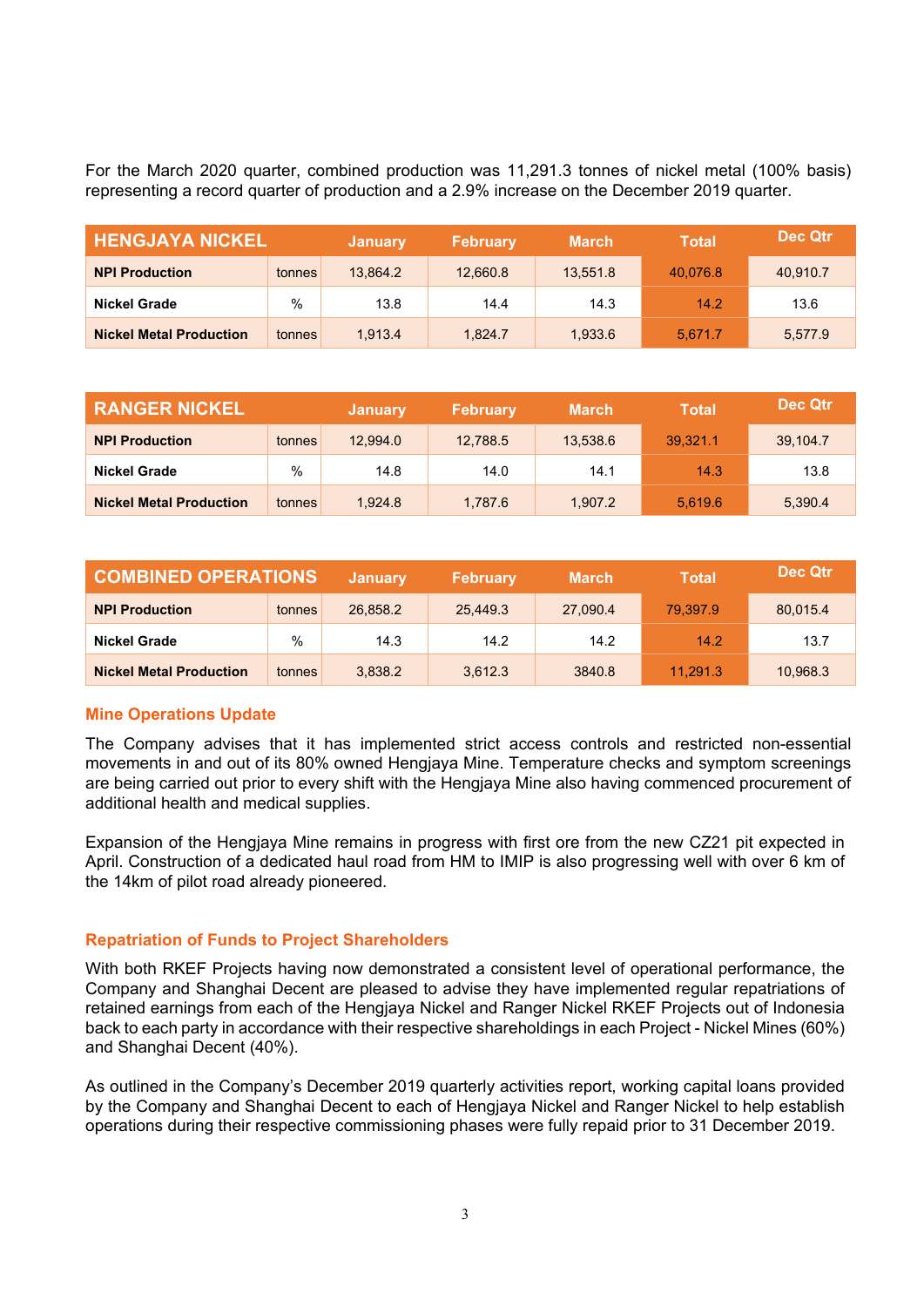## **Summary**

Commenting on the potential impacts of COVID-19 on Tsingshan's nickel pig iron ('NPI') and stainless steel operations, Mr Weifeng Huang, Chairman of Shanghai Decent Group and Nickel Mines Director, said:

*"Due to the industry characteristics of continuous production throughout the year, Tsingshan did not stop the production either in China or out of China because of Chinese New Year, so the impact on Tsingshan's production in China from the movement controls implemented to fight the COVID-19 pandemic in China have been minimal. While an impact on the domestic stainless-steel end market is inevitable, with the full resumption of work and production and the expected quick recovery in economic activities, I believe the market will soon restore to pre-pandemic levels barring any sudden deterioration in the current situation. Even then if the stainless-steel markets ex-China is depressed due to the COVID-19 situation, the RKEF production in IMIP will keep up the good performance and can export its NPI products to China since Tsingshan's own NPI production in China can only meet about half of its stainless-steel plants' requirements".* 

Commenting on the early and comprehensive response to COVID-19 at IMIP which has resulted in unaffected and sustained production output from the Company's RKEF Projects and the regular repatriation of funds now flowing from Indonesia back to Project shareholders, Managing Director Justin Werner said:

*"While the onset of Coronavirus is currently having significant ramifications around world and the way people lead their daily lives, Nickel Mines would like to acknowledge the promptness of Shanghai Decent in identifying its potential impact and the professionalism and vigilance in which it has managed the situation within the IMIP. Testament to this is the uninterrupted high level of production output from the Company's 2 RKEF projects, which continue to perform well ahead of expectation and at the very bottom end of the NPI cost curve. The regular distribution of surplus funds from the RKEF projects represents an important step in the maturation of both projects. These repatriations underscore the robustness of operations and the confidence of the project partners in each project's ability to generate healthy levels of operational cash flow regardless of the nickel price environment".* 

For further information please contact: Justin Werner Cameron Peacock jwerner@nickelmines.com.au cpeacock@nickelmines.com.au +62 813 8191 2391 +61 439 908 732

Managing Director **Investor Relations & Business Development** 

pjn10294